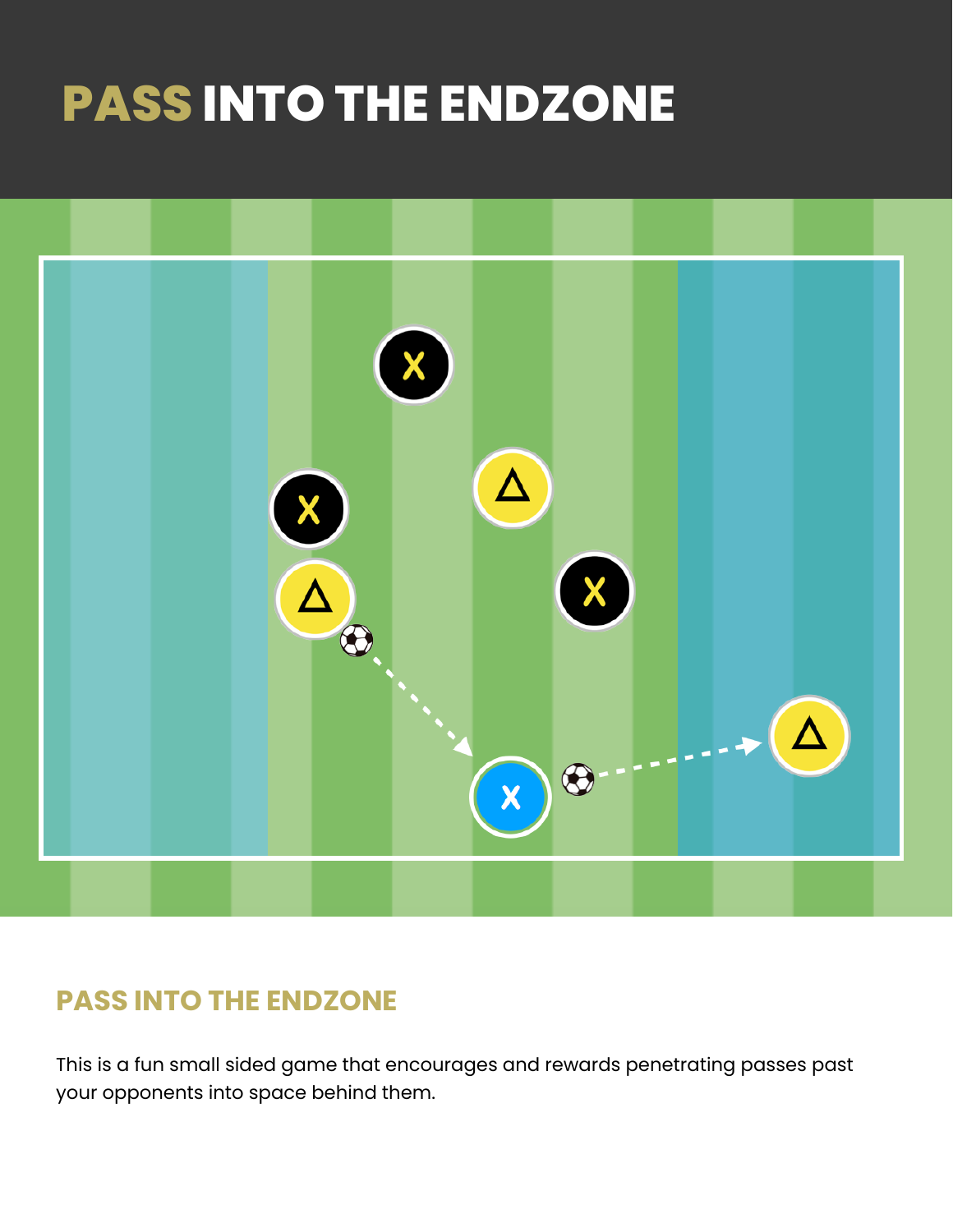### **SET UP & ACTIVITY**

Set up a rectangle pitch and mark out an engine at end of your pitch.

Put your players into balanced teams of 3v3 and add a neutral player who is always on the team that has possession of the ball. You can play this game with more players but the less players the more space and opportunity each player will have to score points for their team.

This is a simple 3v3 game with an extra neutral player where the teams score a point when one of the players passes the ball to a team mate who is in the opponents endzone.

Start out the game with no other rules than how the players score a point which is by receiving a pass from a team mate in the end-zone, see how the players try and score points.

- Adjust your pitch and make it bigger for beginner players and for lower ability players.
- Adjust the depth of your end-zone make it deeper for beginner players to give them more room to receive a pass and get the ball under control.

## **COACHING POINTS**

- Encourage players to find space and move when they do not have the ball.
- Encourage players to get their head up and look to find an open player on their team, look forwards to the end-zone first to see if you can make a pass and score.
- Ask players what different ways they can think of to score a point in this game, then challenge them to try and do them. Here are some potential solutions.
- Pass to a team mate who is open and waiting in the end-zone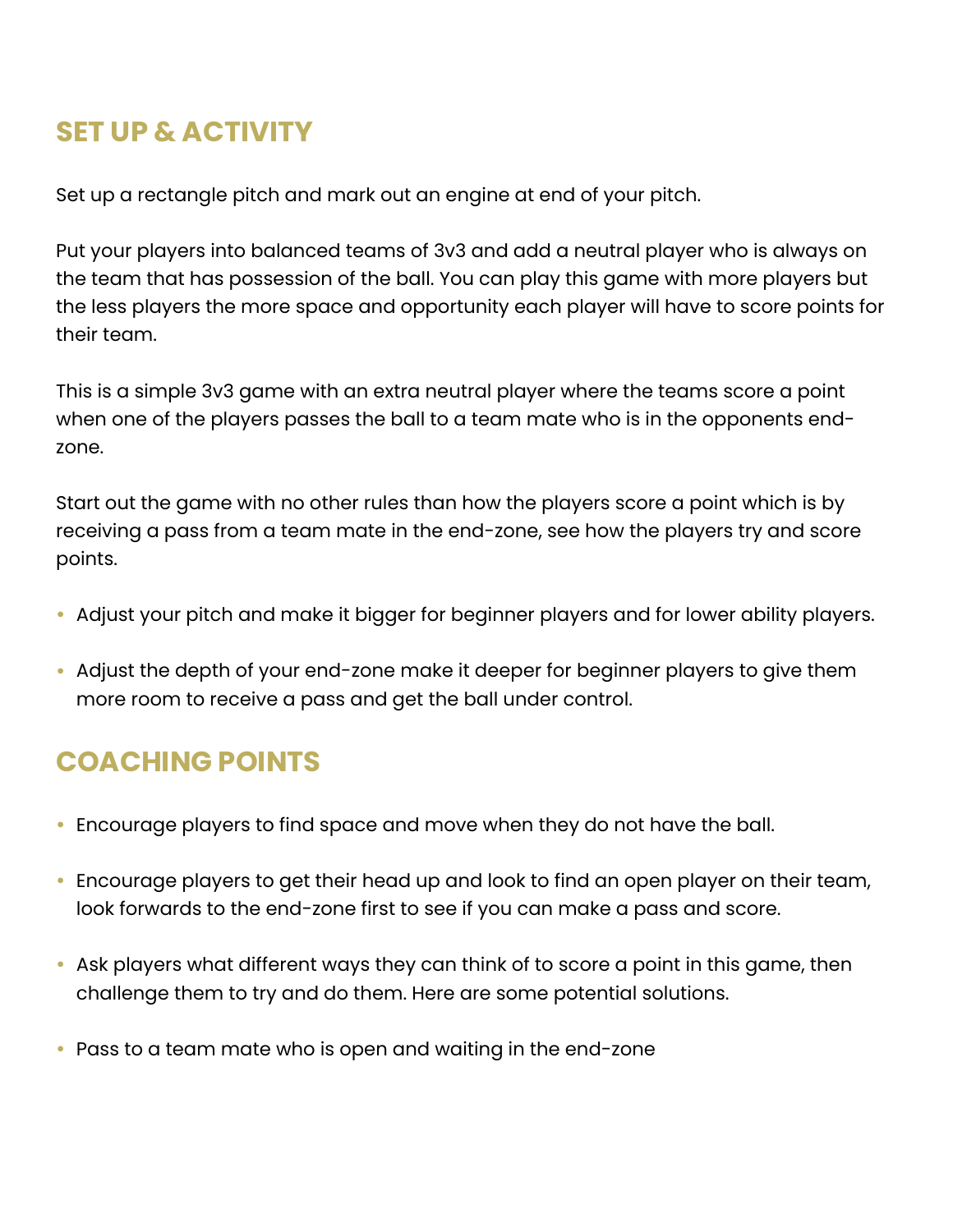- Pass the ball into the end-zone and a team mate runs onto the ball
- One team mate will shield and hold the ball up on the line of the end-zone and wait for a team mate to get open

#### **VARIATIONS**



A very simple variation to this game and one you may want to start with is to assign one player who is locked into the end zone providing a target player for each team.

This player has to stay in the end-zone, other players can still receive a pass and score. This sometimes makes the game simpler and easier for younger players to understand.



Another variation of this game is to create two wide zones and a central zone within each end-zone and assign different point values for passing into the different zones depending on what you want the teams to achieve.

You may assign higher points for getting into the wide zones or the central zone.